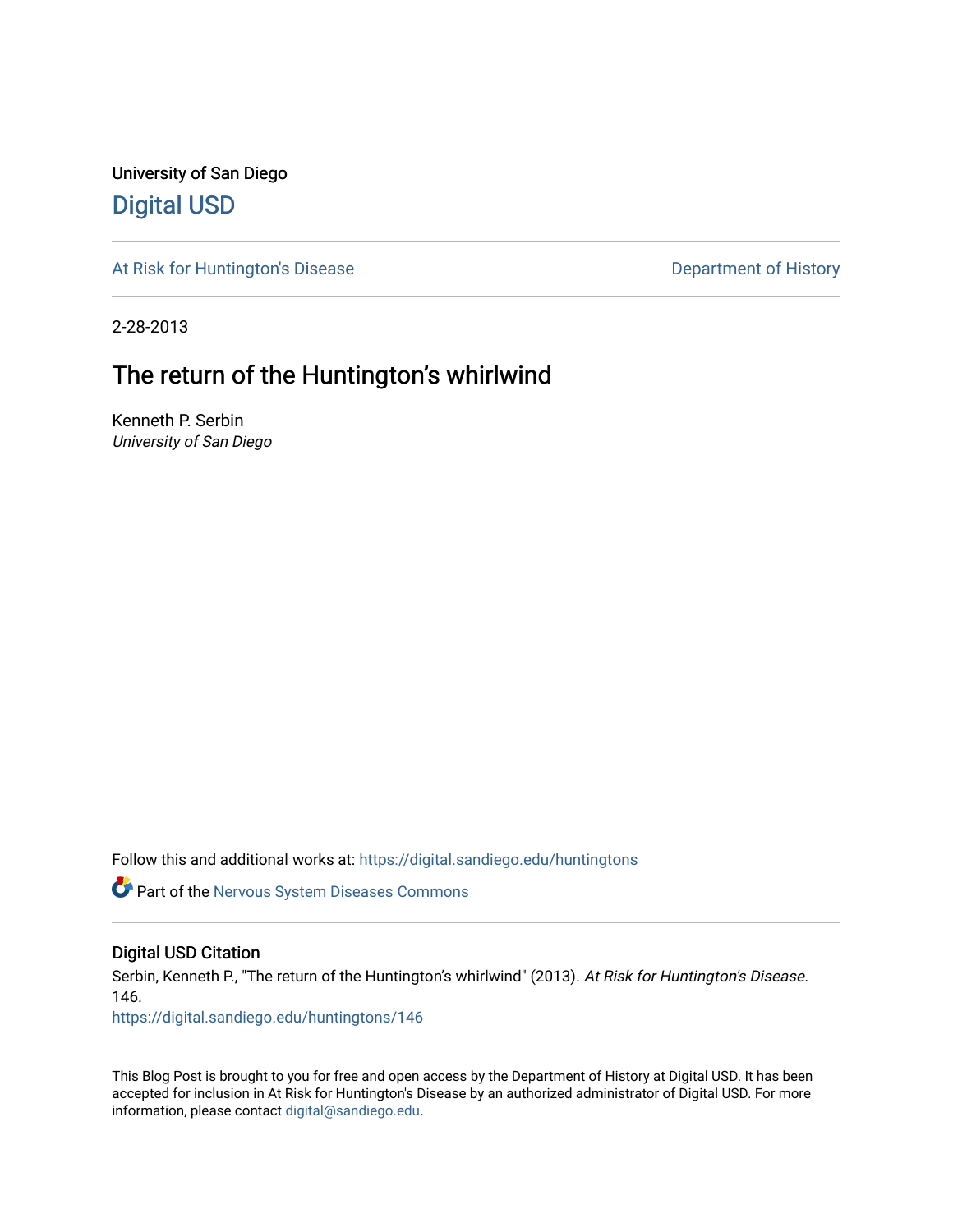# [At Risk for Huntington's Disease](http://curehd.blogspot.com/)

*HD is a genetically caused brain disorder that causes uncontrollable bodily movements and robs people's ability to walk, talk, eat, and think. The final result is a slow, ugly death. Children of parents with HD have a 50-50 chance of inheriting the disease. There is no cure or treatment.*

# Blog Archive

- $\blacktriangleright$  [2021](http://curehd.blogspot.com/2021/) (12)
- $2020(16)$  $2020(16)$
- $2019(19)$  $2019(19)$
- $\blacktriangleright$  [2018](http://curehd.blogspot.com/2018/) (16)
- $2017(14)$  $2017(14)$
- $2016(13)$  $2016(13)$
- $\blacktriangleright$  [2015](http://curehd.blogspot.com/2015/) (24)
- $-2014(24)$  $-2014(24)$  $-2014(24)$
- $'$  [2013](http://curehd.blogspot.com/2013/) (30)
- [►](javascript:void(0)) [December](http://curehd.blogspot.com/2013/12/) (3)
- [►](javascript:void(0)) [November](http://curehd.blogspot.com/2013/11/) (3)
- [►](javascript:void(0)) [October](http://curehd.blogspot.com/2013/10/) (3)
- [►](javascript:void(0)) [September](http://curehd.blogspot.com/2013/09/) (3)
- $\blacktriangleright$  [August](http://curehd.blogspot.com/2013/08/) (2)
- $\blacktriangleright$  [July](http://curehd.blogspot.com/2013/07/) (1)
- $\blacktriangleright$  [June](http://curehd.blogspot.com/2013/06/) (1)
- $\blacktriangleright$  [May](http://curehd.blogspot.com/2013/05/) (3)
- $\blacktriangleright$  [April](http://curehd.blogspot.com/2013/04/) (4)
- $\blacktriangleright$  [March](http://curehd.blogspot.com/2013/03/) (2)
- [▼](javascript:void(0)) [February](http://curehd.blogspot.com/2013/02/) (3) The return of the
- [Huntington's](http://curehd.blogspot.com/2013/02/the-return-of-huntingtons-whirlwind.html) whirlwind Pope Benedict XVI's
- [resignation:](http://curehd.blogspot.com/2013/02/pope-benedict-xvis-resignation-witness.html) a witness to agin...
- 'No Marine deserted on the [battlefield':](http://curehd.blogspot.com/2013/02/no-marine-deserted-on-battlefield-two.html) two survi...
- $\blacktriangleright$  [January](http://curehd.blogspot.com/2013/01/) (2)
- $\blacktriangleright$  [2012](http://curehd.blogspot.com/2012/) (26)
- $2011(33)$  $2011(33)$
- $2010(26)$  $2010(26)$
- $-2009(21)$  $-2009(21)$  $-2009(21)$
- $2008(7)$  $2008(7)$
- $-2007(7)$  $-2007(7)$  $-2007(7)$
- $\blacktriangleright$  [2006](http://curehd.blogspot.com/2006/) (4)
- $\blacktriangleright$  [2005](http://curehd.blogspot.com/2005/) (17)

# About Me **GENE [VERITAS](https://www.blogger.com/profile/10911736205741688185)**

View my [complete](https://www.blogger.com/profile/10911736205741688185) profile

## THURSDAY, FEBRUARY 28, 2013

# The return of the Huntington's whirlwind

In my quest to avoid the symptoms of Huntington's disease and aid the search for treatments and a cure, I frequently struggle to cope with powerful feelings.

As I've [written before,](http://curehd.blogspot.com/2012/01/to-strive-or-to-chill-seeking-balance.html) I constantly aim to keep a balance in my life between "striving" for the HD cause and "chilling" by enjoying the simple pleasures of life.

However, both the fear of symptoms – I tested positive for the HD gene in 1999 and at 53 have now passed my mother's age of onset – and the excitement about the real hope for treatments sometimes provoke a whirlwind of emotions.

After a ten-week hiatus from this blog and most of my HD advocacy last summer, I took my advocacy to new heights starting in the fall. Since then, I've fought to keep a steady course as I've confronted both depressing and exhilarating feelings.

Recently, however, the sensation of being caught in a whirlwind has returned.

#### **People keep dying**

The people I meet through my advocacy regularly remind me of the terrible suffering inflicted by HD.

To be an HD advocate requires compassion – but also the ability to absorb great pain.

In preparing my [recent article on HD and adoption](http://curehd.blogspot.com/2013/01/huntingtons-disease-and-perils-of.html), I interviewed two of my "HD sisters," women in their mid-40s with about the same degree of genetic mutation as mine. I was startled to hear them describe how the onset of cognitive impairment has severely restricted their lives. I could not help but wonder how my own life as a college professor, HD advocate, husband, and father will be affected when my own inevitable symptoms start.

For my [article on two HD activists,](http://curehd.blogspot.com/2013/02/no-marine-deserted-on-battlefield-two.html) I delved into the wrenching story of Karli Mukka, a 13-year-old who died of juvenile HD. To see children who should be flourishing cruelly cut down by HD sends a spike into my heart.

"Oh, not another one!" I exclaim to myself when I read on Facebook about the death of yet another juvenile HD victim.

Seeing these fighters in our community go down makes me vow to redouble my efforts.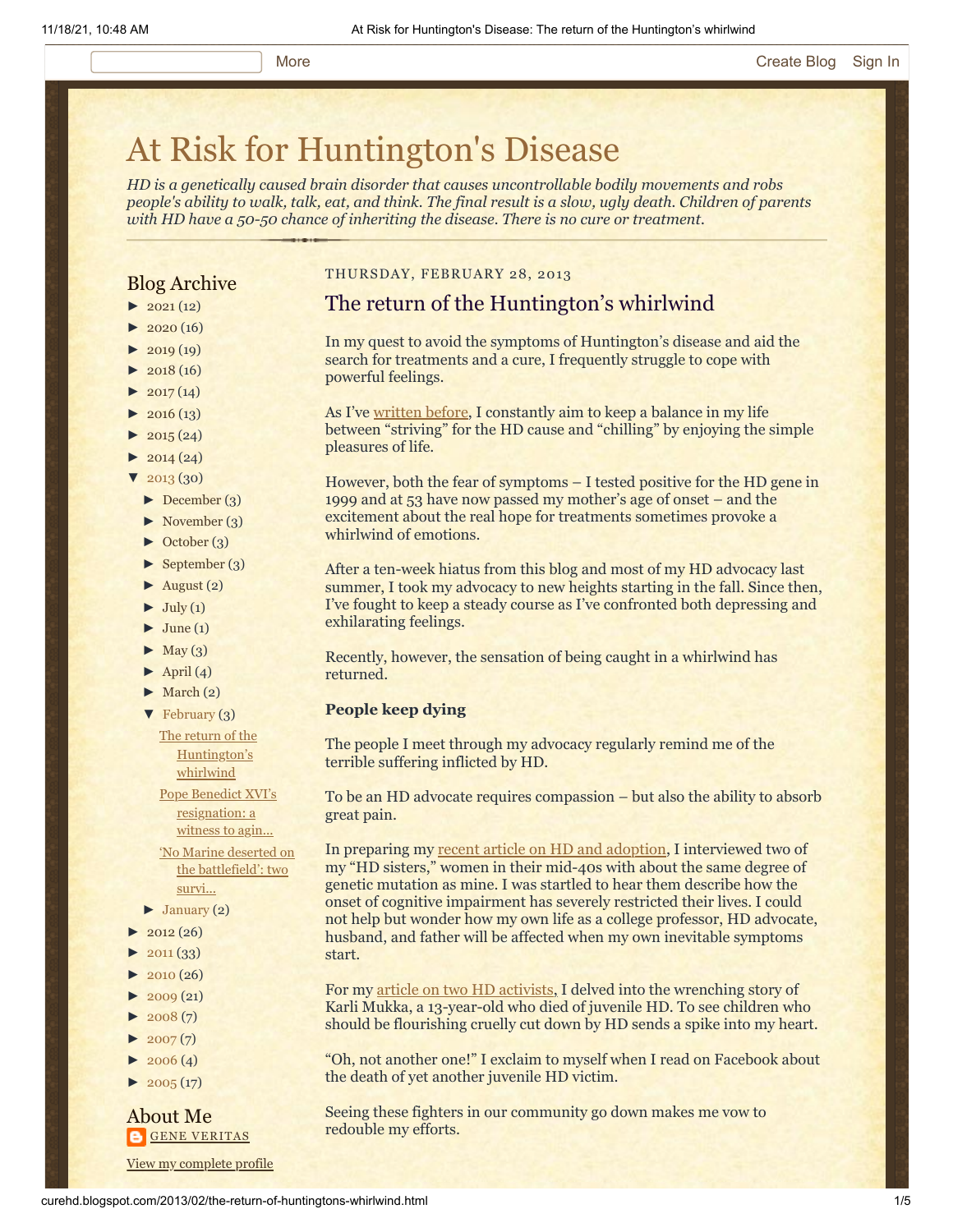# HD Links

[Huntington's](http://www.hdsa.org/) Disease Society of America [International](http://www.huntington-assoc.com/) Huntington **Association** [Huntington's](http://hddrugworks.org/) Disease Drug **Works** [Huntington's](http://www.hdlighthouse.org/) Disease **Lighthouse Hereditary Disease [Foundation](http://www.hdfoundation.org/)** [Huntington's](http://www.hdac.org/) Disease Advocacy Center Thomas [Cellini Huntington's](http://www.ourtchfoundation.org/) **Foundation** HDSA Orange County (CA) **[Affiliate](http://www.hdsaoc.org/)** HD Free with [PGD!](http://www.hdfreewithpgd.com/) [Stanford](http://www.stanford.edu/group/hopes/) HOPES Earth Source [CoQ10,](http://www.escoq10.com/) Inc.

# HD Blogs and Individuals

Chris Furbee: [Huntingtons](http://www.huntingtonsdance.org/) **Dance** Angela F.: Surviving [Huntington's?](http://survivinghuntingtons.blogspot.com/) Heather's [Huntington's](http://heatherdugdale.angelfire.com/) Disease Page

#### 11/18/21, 10:48 AM At Risk for Huntington's Disease: The return of the Huntington's whirlwind

Such sadness seems unending. People keep dying of this horrible disease – with no treatments whatsoever to help them.

On February 13, along with the photo below, I posted the following about my own sadness on HD Facebook memorial and prayer pages:

*Today marks the 7th anniversary of my mother Carol Serbin's death from HD. My father Paul, her "HD warrior caregiver," died three and a half years later. I miss them both terribly. I tested positive for HD in 1999. Our daughter tested negative in the womb. I had hoped treatments would come in time for my mother, but, sadly, they didn't. I continue as an HD advocate fighting to avoid onset and for the discovery of effective treatments.*



# **A tribute and a Valentine's gift**

Solidarity has soothed the emotional pain.

The loving comments on my parents' photo from HD friends and acquaintances brought great comfort. Wrote one woman:

*Look at the smile on your Mom. I have noticed that no matter how sick these people are, they manage to still smile. My daughter is one of them. Such brave people. Sending Hugs your way Gene, all the way from Canada.*

I could not have imagined a more lovely tribute to my mom and dad than the artistic reinterpretation of my parents' photograph posted on the HD prayer page by [Rebecca Rose,](http://curehd.blogspot.com/2012/01/lets-turn-grief-for-hd-angels-into-new.html) who lost an adult daughter to HD in 2009 and a 9-year-old granddaughter in January 2012.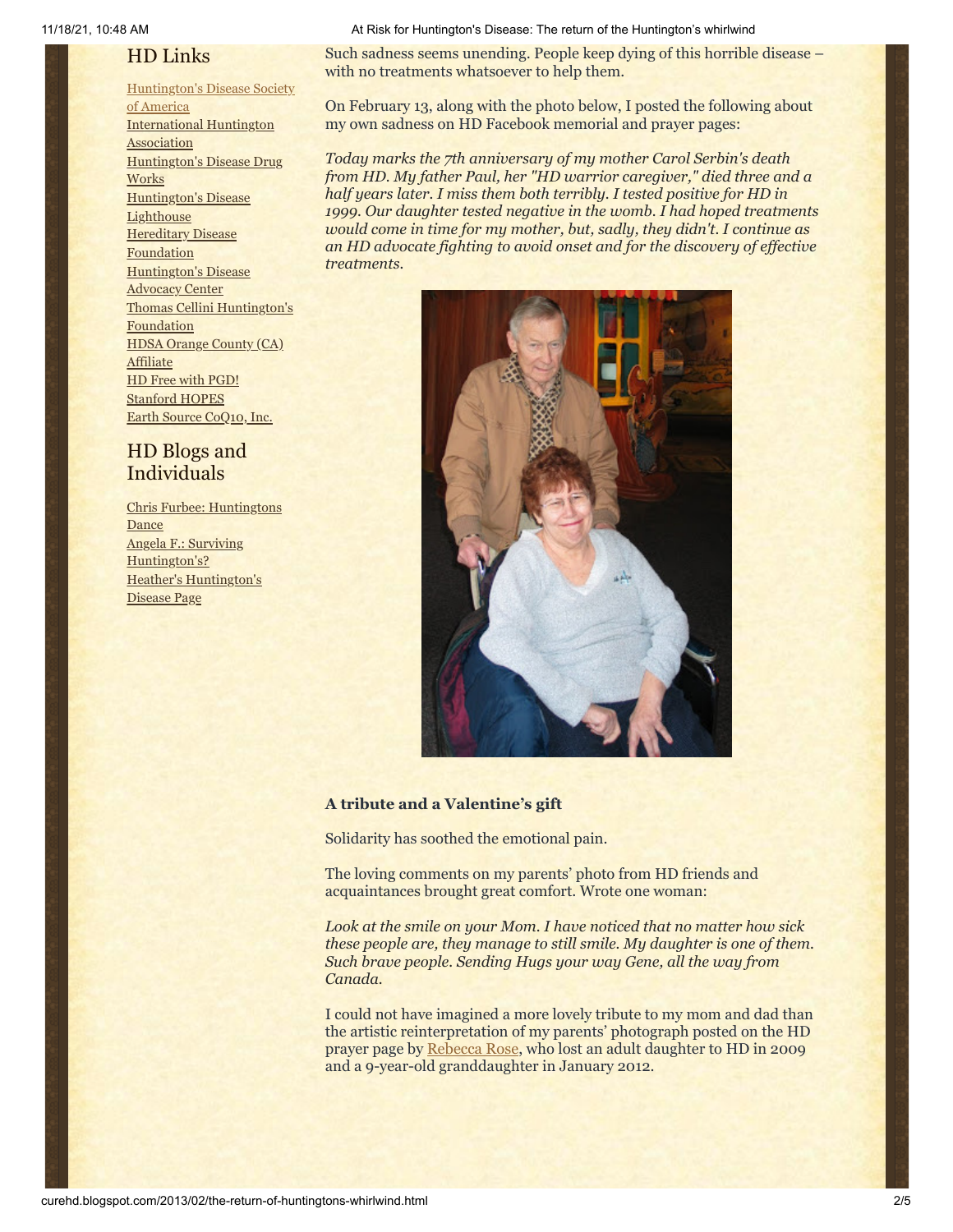11/18/21, 10:48 AM At Risk for Huntington's Disease: The return of the Huntington's whirlwind



On February 14, Valentine's Day, I received a wonderful gift from sports [talk show host Chick Ludwig, a friend of some 35 years, who](http://www.wone.com/pages/thechickludwigshow.html) interviewed me during a segment about HD on his program on WONE radio in my home state of Ohio.

The joy and excitement of reconnecting with Chick in such a special way and sharing my story with a live radio audience left me overwhelmed.

#### **Looking to the World Congress**

Solidarity has also helped recharge my advocacy batteries

In response to the Portuguese version of [my definitive coming-out article](http://chronicle.com/article/Racing-Against-the-Genetic/135542/) in the mainstream media, Paulo Vannuchi, a survivor of brutal torture during the Brazilian military dictatorship (1964-1985) and the country's minister of human rights from 2005-2010, wrote me a long and moving personal e-mail, pledging to support the cause in any way possible.

I was thrilled that a man with great political influence and a record of defending the disabled could help the HD cause in Brazil, my wife's homeland and my "second home" after nearly three decades of studying its history and people.

The world's fifth most populous country with nearly 200 million people, Brazil has an estimated 13,000-19,000 HD patients and 65,000-95,000 at risk of carrying the gene, making it a key player in the effort to globalize the search for treatments through the so-called [Enroll-HD program](http://curehd.blogspot.com/2010/12/globalizing-fight-against-huntingtons.html).

Indeed, Rio de Janeiro, Brazil's second largest city, will host the 2013 [World Congress on Huntington's Disease from September 15-18. I](http://www.wchd2013.com/) will speak in at the congress on the topic of coping with the knowledge of living with the mutant gene.

Paulo and I have begun to brainstorm how to raise the profile of the congress and awareness about the disease in Brazil, where the community is even more closeted than in the U.S. and whose Huntington's association has only minimal resources. (I will explore the reality of HD in Brazil in a future article.)

After 25 straight years of living in or visiting Brazil, I declined to travel there in 2011 and 2012. I'll spend a good part of this year planning a very special return: to attend the congress, my first ever HD event outside the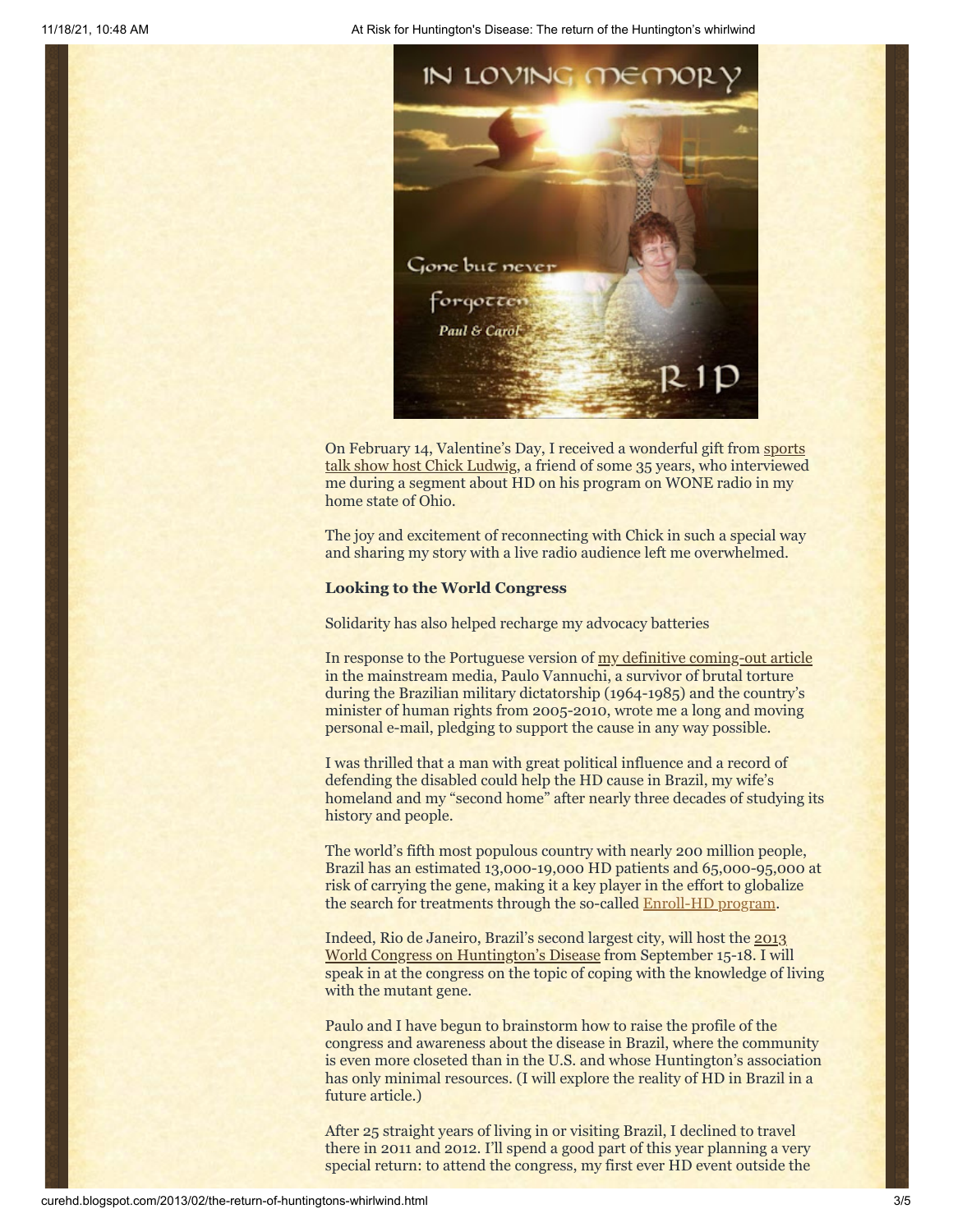11/18/21, 10:48 AM At Risk for Huntington's Disease: The return of the Huntington's whirlwind

U.S., alongside other HD people in the land I love as much as my own. I'm very happy that I'm finally able to meld the professional and personal sides of my life with my advocacy.

However, planning for the trip could also cause anxiety. As a Brazil [specialist, I feel an immense responsibility to help make the](http://www.sandiego.edu/cas/history/faculty/biography.php?ID=137) congress a success.

#### **Managing feelings**

As I once again negotiate the twists and turns of the HD whirlwind, I've worked extra hard to take care of myself emotionally.

Like a lot of guys, I'm often in denial when it comes to managing feelings.

I wrote in my blog notes:

*You men out there: do you take care of your feelings? Do you take care of yourself? Are you always trying to be the hero? The problem-solver? Are you listening to what your spouse says about HD, taking into consideration her feelings?*

Luckily, throughout most of my journey with HD I have had the support of a (female) psychotherapist, [my "mind coach."](http://curehd.blogspot.com/2009/11/no-time-for-fear.html) I also take medication for depression and anxiety.

Joining an HD support group just one month after learning of my mother's diagnosis of HD in late 1995 was one of the most important things I've ever done.

Likewise, seeking psychological assistance has helped me deal with the numerous ups and downs of living at risk for Huntington's disease.

Keeping calm in a whirlwind is not easy. However, with friends, love, and support, we can keep forging ahead.

Posted by Gene [Veritas](https://www.blogger.com/profile/03599828959793084715) at [9:51](http://curehd.blogspot.com/2013/02/the-return-of-huntingtons-whirlwind.html) PM  $\rightarrow$ 

Labels: [advocacy](http://curehd.blogspot.com/search/label/advocacy), [anxiety](http://curehd.blogspot.com/search/label/anxiety), [cognitive](http://curehd.blogspot.com/search/label/cognitive), [cure](http://curehd.blogspot.com/search/label/cure), [depression](http://curehd.blogspot.com/search/label/depression), [disabled](http://curehd.blogspot.com/search/label/disabled), [Enroll-HD](http://curehd.blogspot.com/search/label/Enroll-HD), [feelings](http://curehd.blogspot.com/search/label/feelings) , [gene](http://curehd.blogspot.com/search/label/gene) , [genetic](http://curehd.blogspot.com/search/label/genetic) , [Huntington's](http://curehd.blogspot.com/search/label/Huntington%27s%20disease) disease , juvenile [Huntington's](http://curehd.blogspot.com/search/label/juvenile%20Huntington%27s) , [mother](http://curehd.blogspot.com/search/label/mother) , [mutation](http://curehd.blogspot.com/search/label/mutation) , [psychotherapist](http://curehd.blogspot.com/search/label/psychotherapist) , [symptoms](http://curehd.blogspot.com/search/label/symptoms) , tested [positive](http://curehd.blogspot.com/search/label/tested%20positive) , [treatments](http://curehd.blogspot.com/search/label/treatments)

#### 2 comments:

## **Lynnie Keathley said...**

Such courage...thank you Gene.

12:28 AM, [March](http://curehd.blogspot.com/2013/02/the-return-of-huntingtons-whirlwind.html?showComment=1362299315661#c8508850416863726368) 03, 2013

#### **Anonymous said...**

My dad has HD and we had no idea it was in my family was at risk until recently. My brother and I have children already. We are both in our 30s and can only hope the time bomb doesn't hit us. A whirlwind everyday...

12:25 PM, [March](http://curehd.blogspot.com/2013/02/the-return-of-huntingtons-whirlwind.html?showComment=1363721137268#c6838643313193459943) 19, 2013

Post a [Comment](https://www.blogger.com/comment.g?blogID=10081281&postID=578608335617035573&isPopup=true)

[Newer Post](http://curehd.blogspot.com/2013/03/the-brain-activity-map-project-short.html) **Newer Post Newer Post [Older Post](http://curehd.blogspot.com/2013/02/pope-benedict-xvis-resignation-witness.html)** 

[Home](http://curehd.blogspot.com/)

Subscribe to: [Post Comments \(Atom\)](http://curehd.blogspot.com/feeds/578608335617035573/comments/default)